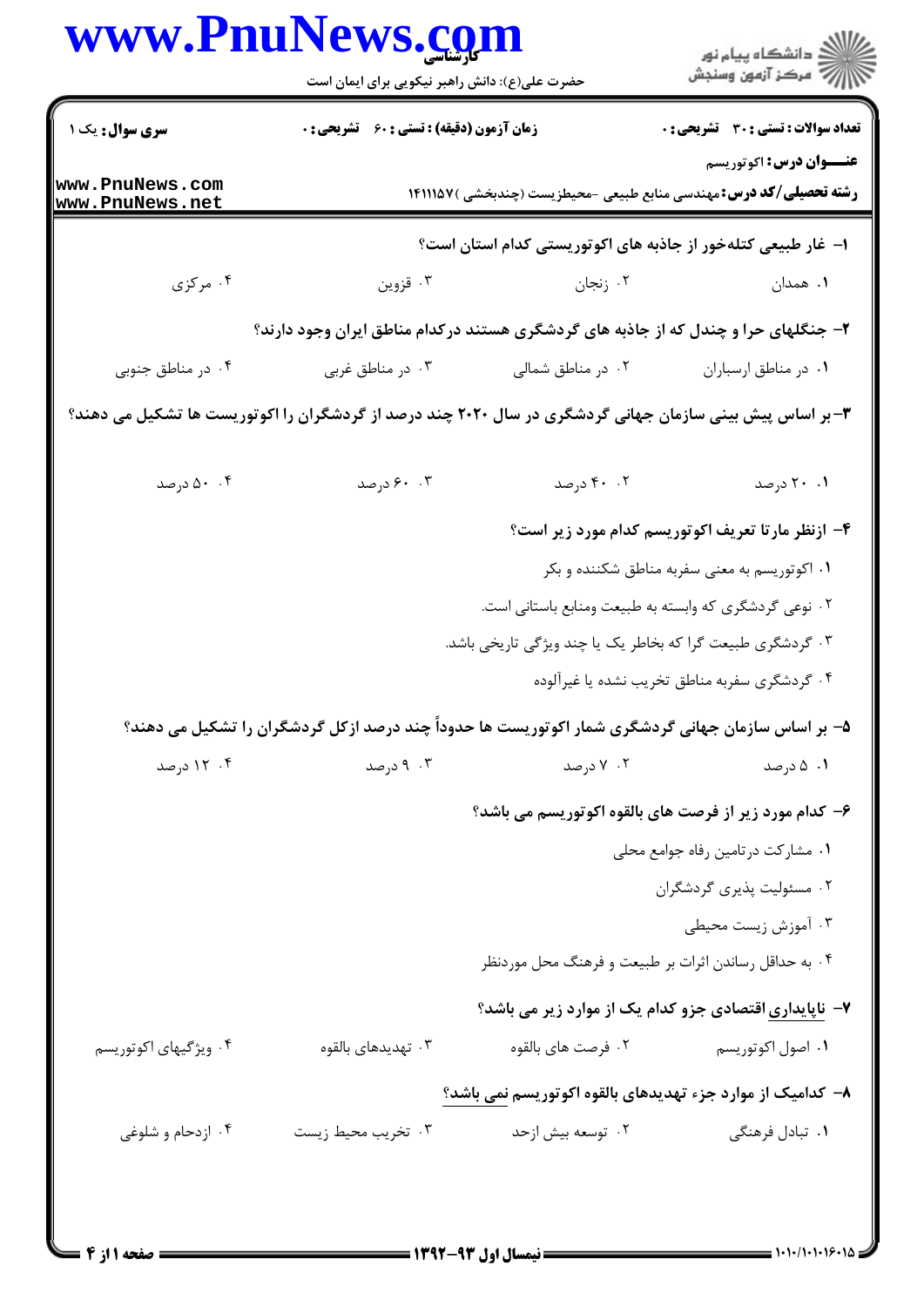| www.PnuNews.com                               |                                                    |                                               |                                                                                                                                               |
|-----------------------------------------------|----------------------------------------------------|-----------------------------------------------|-----------------------------------------------------------------------------------------------------------------------------------------------|
|                                               | حضرت علی(ع): دانش راهبر نیکویی برای ایمان است      |                                               |                                                                                                                                               |
| <b>سری سوال : ۱ یک</b>                        | <b>زمان آزمون (دقیقه) : تستی : 60 ٪ تشریحی : 0</b> |                                               | <b>تعداد سوالات : تستي : 30 ٪ تشريحي : 0</b>                                                                                                  |
| www.PnuNews.com<br>www.PnuNews.net            |                                                    |                                               | <b>عنـــوان درس:</b> اکوتوریسم<br><b>رشته تحصیلی/کد درس:</b> مهندسی منابع طبیعی -محیطزیست (چندبخشی )۱۴۱۱۱۵۷                                   |
|                                               |                                                    |                                               | ۹- طبق آمار سازمان جهانی گردشگری به ازاء ورود هرگردشگر به منطقه چند شغل ایجاد می شود؟                                                         |
| ۰۴ نفر شغل                                    | ۰۳ نفر شغل                                         | ۰۲ نفر شغل                                    | ۰۱ ۱ نفر شغل                                                                                                                                  |
|                                               |                                                    |                                               | ۱۰- چند درصد از کل اشتغال جهان به صنعت گردشگری تعلق دارد؟                                                                                     |
| ۰. ۱۰ درصد                                    | ۰۳ ۱۱/۷ درصد                                       | ۰۲ ۱۰/۷ درصد                                  | ۰۱ درصد                                                                                                                                       |
|                                               |                                                    |                                               | 1۱- کشور ایران به لحاظ جاذبه های گردشگری در چه جایگاهی در جهان قراردارد؟                                                                      |
| ۰۴ در رتبه چهارم جهان                         | ۰۳ در رتبه دوم جهان                                | ۰۲ در رتبه هشتم جهان                          | ٠١ در رتبه دهم جهان                                                                                                                           |
|                                               |                                                    |                                               | ۱۲- کشور ایران از نظر کسب درآمد از گردشگری در چه جایگاهی در جهان قرار دارد؟                                                                   |
| ۰۴ جایگاه هفتاد و نهم                         | ۰۳ جایگاه هشتاد و نهم                              | ۰۲ جایگاه هشتادم                              | ۰۱ جایگاه هفتادم                                                                                                                              |
|                                               |                                                    |                                               | ۱۳- کدام مورد در رابطه با اکوتوریسم نادرست می باشد؟                                                                                           |
|                                               | ۰۲ اکوتوریسم سبب جذب ارز خارجی می شود.             |                                               | ۰۱ اکوتوریسم در سطح محلی ایجادشغل می کند.                                                                                                     |
| ۰۴ اکوتوریسم باعث بهبود شبکه حمل ونقل می شود. |                                                    | ۰۳ اکوتوریسم باعث ازبین رفتن فرهنگ ها می شود. |                                                                                                                                               |
|                                               |                                                    |                                               | ۱۴– بر اساس پیش بینی سازمان جهانی گردشگری شمار گردشگران تاسال ۲۰۲۰ به صورت فرامنطقه ای چقدر خواهد بود؟                                        |
| ۰۴ ۸/. میلیارد نفر                            | ۰۳ ۱/۶میلیارد نفر                                  | ۰۲ ۱/۲میلیارد نفر                             | ۰۱ ۴/ میلیارد نفر                                                                                                                             |
|                                               |                                                    |                                               | ۱۵- بر اساس اعلام سازمان میراث فرهنگی، صنایع دستی و گردشگری صنعت گردشگری به ویژه اکوتوریسم در ایران قادر است<br>چه تعداد فرصت شغلی ایجاد کند؟ |
|                                               | ۰۲ ۲۰۰ هزار فرصت شغلی                              |                                               | ۰۰ ۸۰۰ هزار فرصت شغلي                                                                                                                         |
|                                               | ۴۰۰ ۰۴ هزار فرصت شغلي                              |                                               | ۰۳ يک ميليون فرصت شغلي                                                                                                                        |
|                                               |                                                    |                                               | ۱۶– یکی از ابعاد توسعه پایدار کدام مورد است؟                                                                                                  |
|                                               | ٠٢ حفاظت از محيط زيست                              |                                               | ۰۱ توسعه گردشگری و اکوتوریسم                                                                                                                  |
|                                               | ۰۴ حفظ معادن و ذخایر زیرزمینی                      |                                               | ۰۳ حفاظت ازمیراث فرهنگی                                                                                                                       |
|                                               |                                                    |                                               | ۱۷– مدیریت عرضه جزء کدامیک ازهدفهای سدلر (۱۹۹۰) در الگوی توسعه پایدار می باشد؟                                                                |
|                                               | ۰۲ هدفهای اقتصادی                                  |                                               | ۰۱ هدفهای اجتماعی                                                                                                                             |
|                                               | ۰۴ هدفهای اجتماعی و اقتصادی                        |                                               | ۰۳ هدفهای زیست محیطی                                                                                                                          |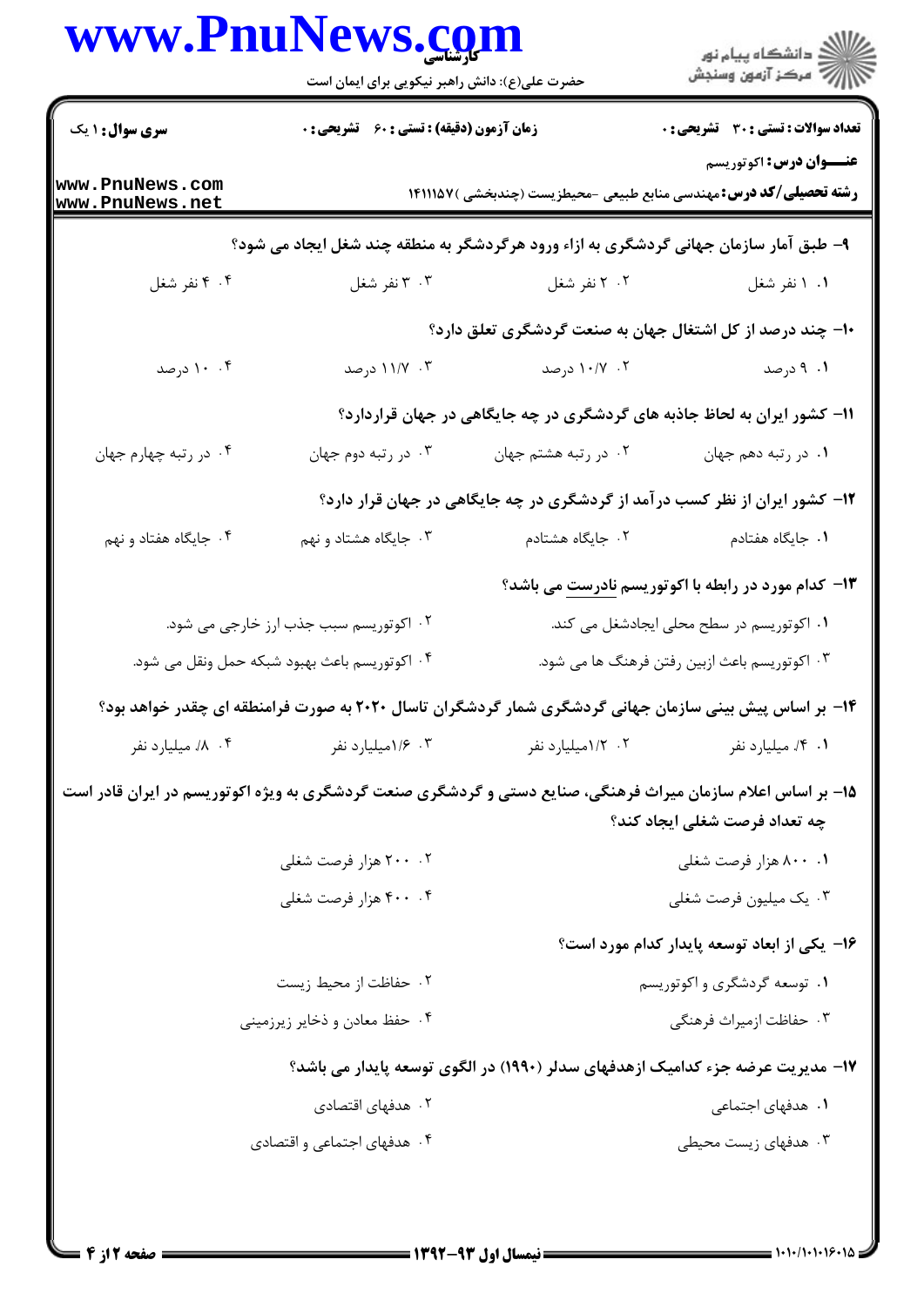| www.PnuNews.com                                         | حضرت علی(ع): دانش راهبر نیکویی برای ایمان است                                                                                    |                    | الاد دانشگاه پيام نور<br>الاس مرکز آزمون وسنجش                                                   |
|---------------------------------------------------------|----------------------------------------------------------------------------------------------------------------------------------|--------------------|--------------------------------------------------------------------------------------------------|
| <b>سری سوال : ۱ یک</b>                                  | <b>زمان آزمون (دقیقه) : تستی : 60 ٪ تشریحی : 0</b><br><b>رشته تحصیلی/کد درس:</b> مهندسی منابع طبیعی -محیطزیست (چندبخشی ) ۱۴۱۱۱۵۷ |                    | <b>تعداد سوالات : تستی : 30 ٪ تشریحی : 0</b>                                                     |
| www.PnuNews.com<br>www.PnuNews.net                      |                                                                                                                                  |                    | <b>عنــوان درس:</b> اکوتوریسم                                                                    |
|                                                         |                                                                                                                                  |                    | ۱۸- با توجه به تاکید سازمان جهانی گردشگری (۱۹۹۴) ابتدا گردشگری باید در چه سطوحی برنامه ریزی شود؟ |
| ۰۴ منطقه ای و ملی                                       | ۰۳ محلی $\cdot$                                                                                                                  | ۰۲ منطقه ای        | ۰۱ ملی                                                                                           |
|                                                         |                                                                                                                                  |                    | ۱۹- کدهای جهانی اخلاق گردشگری در کدام کشور به تصویب رسید؟                                        |
| ۰۴ پاریس فرانسه                                         | ۰۳ توکيو ژاپن                                                                                                                    | ۰۲ سانتیاگوی شیلی  | ٠١. استانبول تركيه                                                                               |
|                                                         |                                                                                                                                  |                    | ۲۰- از لحاظ جذب گردشگر کدام کشور مقام اول جهان را دارا می باشد؟                                  |
| ۰۴ ایران                                                | ۰۳ آمریکا                                                                                                                        | ۲. فرانسه          | ۰۱ ایتالیا                                                                                       |
|                                                         |                                                                                                                                  |                    | <b>۲۱</b> - بزرگترین پارک ملی اروپا که از نظر گردشگری اهمیت دارد درکدام کشور واقع شده است؟       |
| ۰۴ ژاپن                                                 | ۰۳ اسپانیا                                                                                                                       | ۰۲ ایتالیا         | ۰۱ فرانسه                                                                                        |
|                                                         |                                                                                                                                  |                    | ۲۲– کدام کشور از نظر در آمد اولین کشور گردشگری در جهان در سال ۲۰۰۹ بوده است؟                     |
| ۰۴ کره جنوبی                                            | ۰۳ ترکیه                                                                                                                         | ۰۲ فرانسه          | ۰۱ آمریکا                                                                                        |
|                                                         |                                                                                                                                  |                    | ۲۳- در کشور ترکیه صنعت گردشگری چند درصد از کل اشتغال این کشور را تشکیل می دهد؟                   |
| ۰۴ (۷/۵ درصد                                            | ۰۳ . ۵/۵ درصد                                                                                                                    | ۰۲ درصد            | ۰۱ ۲ درصد                                                                                        |
|                                                         | ۲۴– کدامیک از موارد زیر از نقاط ضعف کشور ترکیه در صنعت گردشگری می باشد؟                                                          |                    |                                                                                                  |
| ۰۲ وفور منابع و چشم اندازهای طبیعی                      |                                                                                                                                  |                    | ۰۱ واگذاری اراضی به بخش خصوصی                                                                    |
| ۰۴ توانایی بسیاری از مردم برای صحبت کردن به زبان آلمانی |                                                                                                                                  |                    | ۰۳ تمرکز عمده بر دریا و ماسه زارها                                                               |
|                                                         |                                                                                                                                  |                    | ۲۵- چند درصد از میزان در آمد در بخش گردشگری در خاورمیانه مربوط به ایران است؟                     |
| ۰۴ درصد                                                 | ۰۳ درصد                                                                                                                          | ۰۲ کمتر از یک درصد | ۰۱ درصد                                                                                          |
|                                                         |                                                                                                                                  |                    | ۲۶– کشور ایران از نظر جاذبه های اکوتوریسمی و تنوع اقلیمی جزو چندومین کشور دنیا می باشد؟          |
| ۰۴ سومین کشور                                           | ۰۳ دهمین کشور                                                                                                                    | ۰۲ پنجمین کشور     | ۰۱ دومین کشور                                                                                    |
|                                                         |                                                                                                                                  |                    | ۲۷- آبشار الوند از جاذبه های اکوتوریستی کدام استان است؟                                          |
| ۰۴ همدان                                                | ۰۳ ایلام                                                                                                                         | ۰۲ قزوین           | ۰۱ فارس                                                                                          |
|                                                         |                                                                                                                                  |                    | ۲۸- یکی از معمولی ترین شیوه های طبیعت درمانی در کشور ایران کدام است؟                             |
|                                                         | ۰۲ استفاده از نقاط ساحلی                                                                                                         |                    | ٠١. استفاده از نقاهتگاه ها                                                                       |
|                                                         | ۰۴ کوه نوردی و غارگردی                                                                                                           |                    | ۰۳ دامنه نوردی                                                                                   |

 $= 1.1 - 11.1 - 18.18$